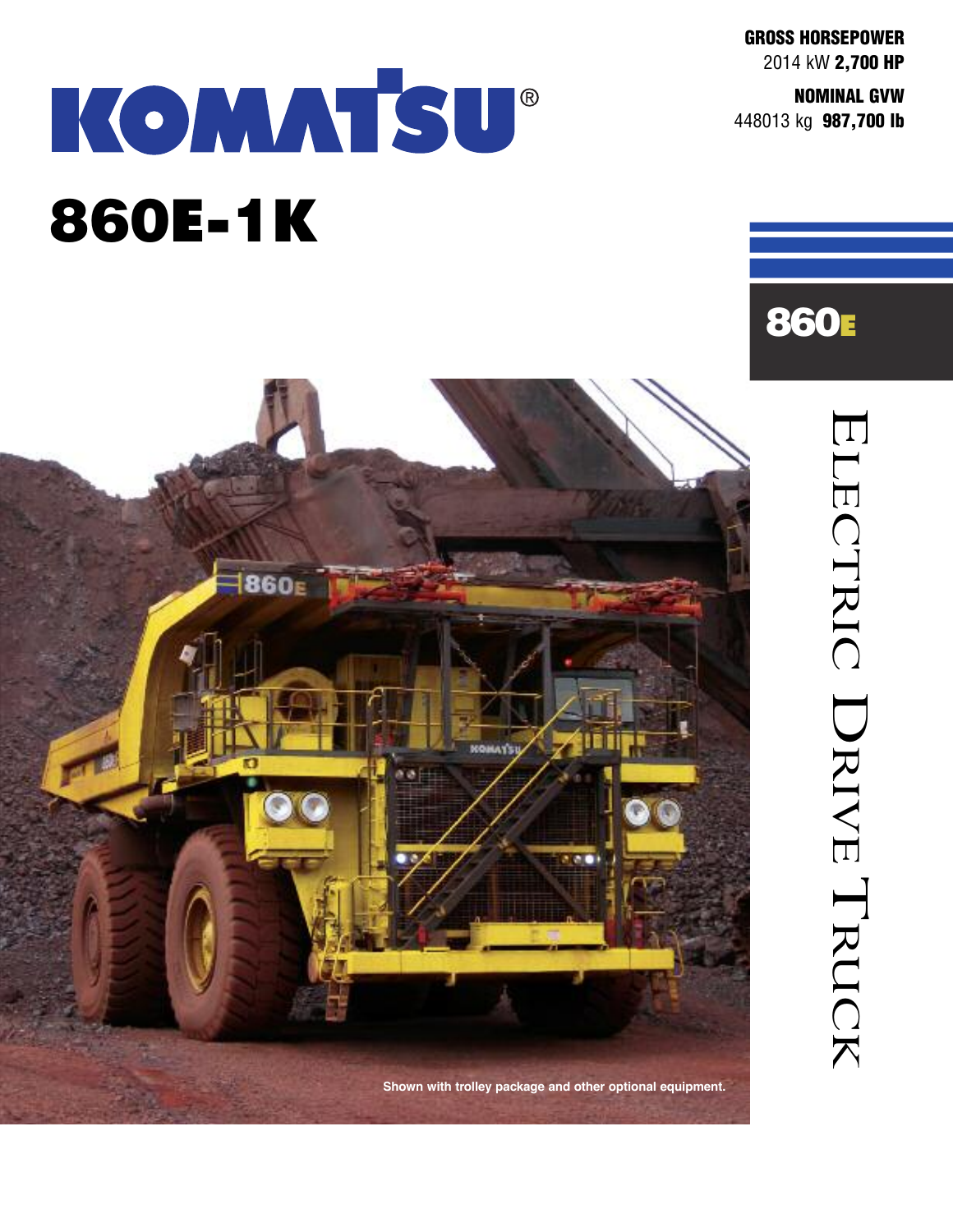## **WALK-AROUND**

### *Productivity Features*

- **●** High performance Komatsu SSDA16V160 engine Gross horsepower 2014 kW **2,700 HP**
- **●** Komatsu IGBT AC electric drive system
- **●** 3469 kW **4,650 HP** continuous retarding capability
- **●** Automatic retard speed control
- **●** Traction (spin-slide) control
- **●** Application specific body designed to hold rated payload
- **●** Tight turning radius 15.5 m **51'**
- **●** Payload Meter III® (standard)
- **●** Hill Start

### *Environmentally Friendly*

- **●** Komatsu SSDA16V160 engine is certified to US EPA Tier 2 emissions regulations
- **●** Lead-free radiator design
- **●** Fuel efficient engine with 2-stage turbocharging
- **●** Electronically controlled drive system blower to increase efficiency of power use
- **●** Factory installed trolley (optional)
- **●** Less fluids compared to mechanical drive trucks



### *Reliability Features*

- **●** Frame structurally enhanced for 254 ton **280 short ton** payload
- **●** Komatsu designed wheelmotor
- **●** Simple and reliable hydraulic system
- **●** Fully-hydraulic controlled multiple-disc wet brakes
- **●** Steering and brake accumulators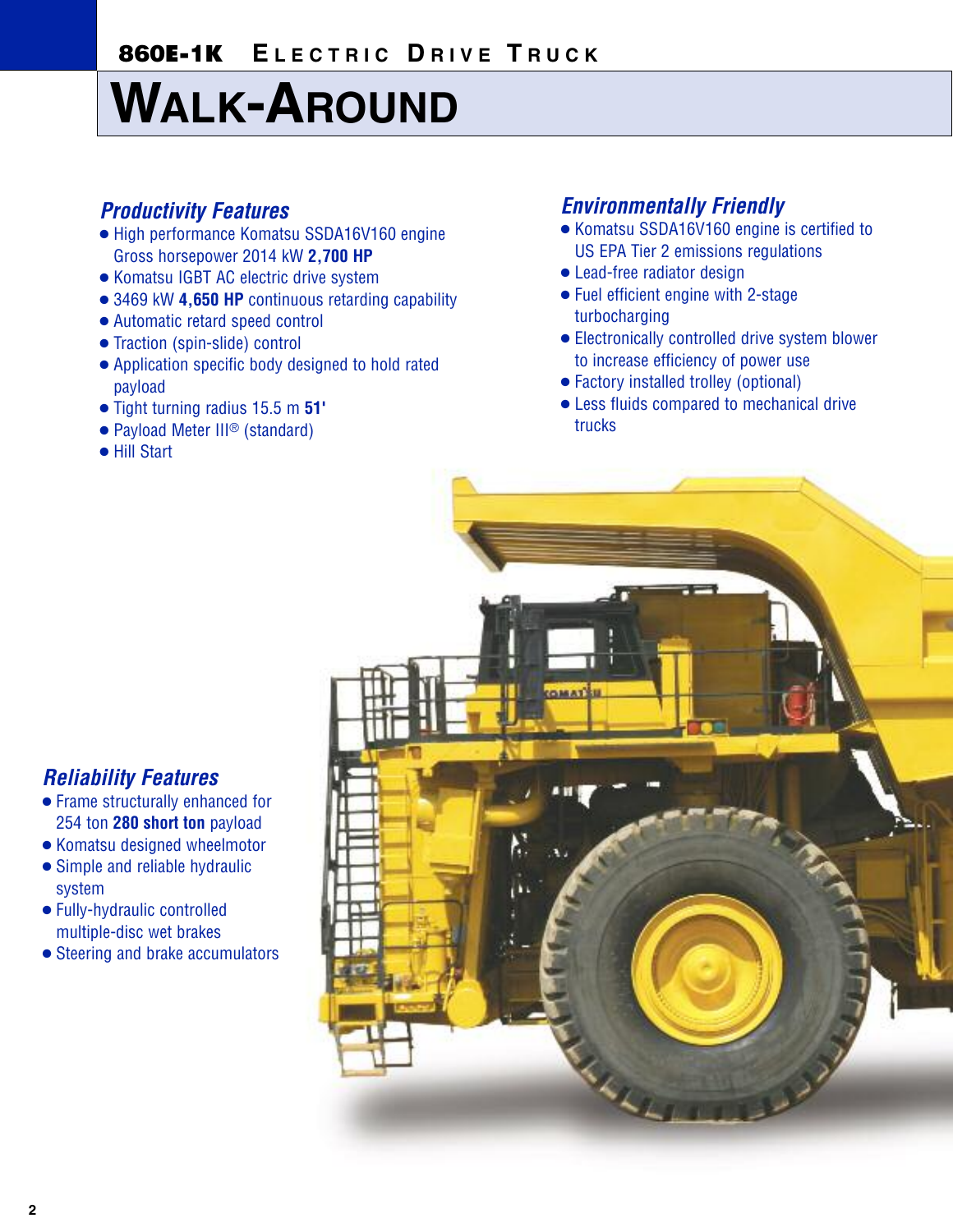### **860E-1K**

#### $E$ **LECTRIC** DRIVE TRUCK

#### **GROSS HORSEPOWER** 2014 kW **2,700 HP** @ 1900 rpm

#### **NOMINAL GVW** 448013 kg **987,700 lb**

### *Operator Environment*

- **●** Ergonomically designed spacious cab with excellent visibility
- **●** Fully adjustable driving position settings
- **●** Komatsu Hydrair II suspensions designed for optimum ride
- **●** Four post ROPS/FOPS Level 2
- **●** Automotive style dash panel with user friendly operator interface display
- **●** Isolated cab mounts



**KOMATSU** 

#### *Easy Maintenance*

- **●** Vehicle Health Monitoring System (VHMS®) allows remote diagnostics of key engine and drive system components
- **●** Fully hydraulic braking system reduces wear and improves replacement intervals
- **•** Extended oil change intervals with Centinel<sup>®</sup> and Oil Reserve System
- **●** Automatic lubrication system
- **●** Flange-type tire rims
- **●** Eliminator ® oil filtration system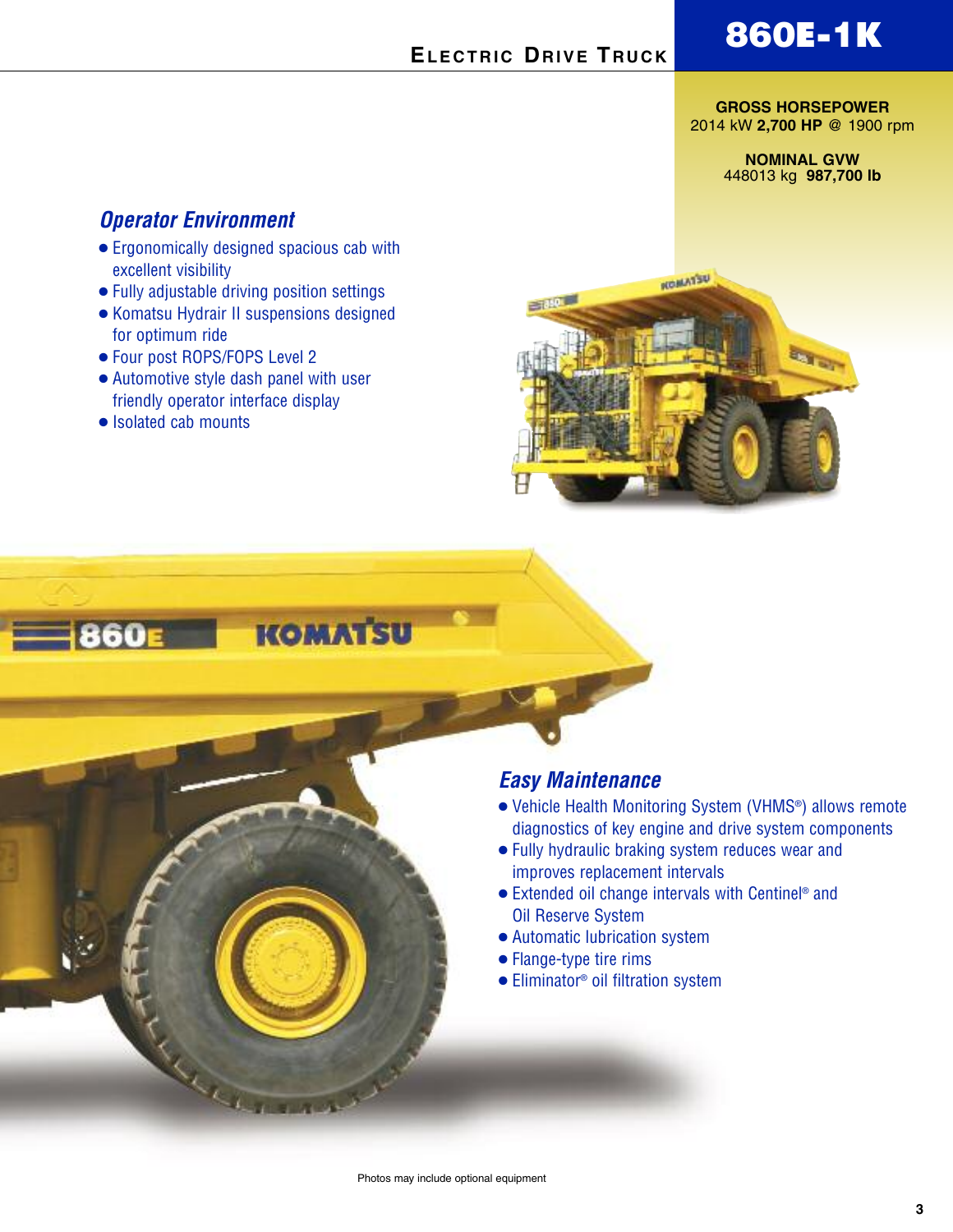## **PRODUCTIVITY FEATURES**

#### **Komatsu SSDA16V160 Engine**

Komatsu's SSDA16V160 engine has earned a reputation for being one of the most reliable high horsepower engines in the mining industry today. This 2014 kW **2,700 HP** engine is certified, out of the exhaust pipe, to meet US EPA Tier 2 emission levels. Fuel efficiency is maximized due to optimized air handling with 2-stage turbocharging. A standard pre-lube system is designed to reduce start-up wear and increase overhaul life. Standard features include:

- CENSE® on board monitoring of engine performance for each cylinder
- CENTINEL® Advanced Engine Oil Management System
- ELIMINATOR® filtration system reduces oil and filter changes by one third
- Oil Reserve System extends oil change interval



#### **4,650 Horsepower Continuous Retarding Capability**

The 3469 kW **4,650 HP** retarding system provides stateof-the-art braking capacity for navigating today's mining applications which contain steep continuous descents and sharp switchbacks.

This power capacity, coupled with the ultra-quiet, high volume, low speed fan makes it possible for the operator to maintain control with confidence while hauling downhill. Electric retard reduces the need for service brake applications.



#### **Komatsu AC Electric Drive System**

The Komatsu drive system, utilizing Siemens AC control, offers independent control of the rear wheelmotors. This provides outstanding traction during wet and slippery conditions, thus improving tire wear and operator confidence.

The liquid cooled Insulated Gate Bipolar Transistor (IGBT) inverter system technology provides the highest available reliability.

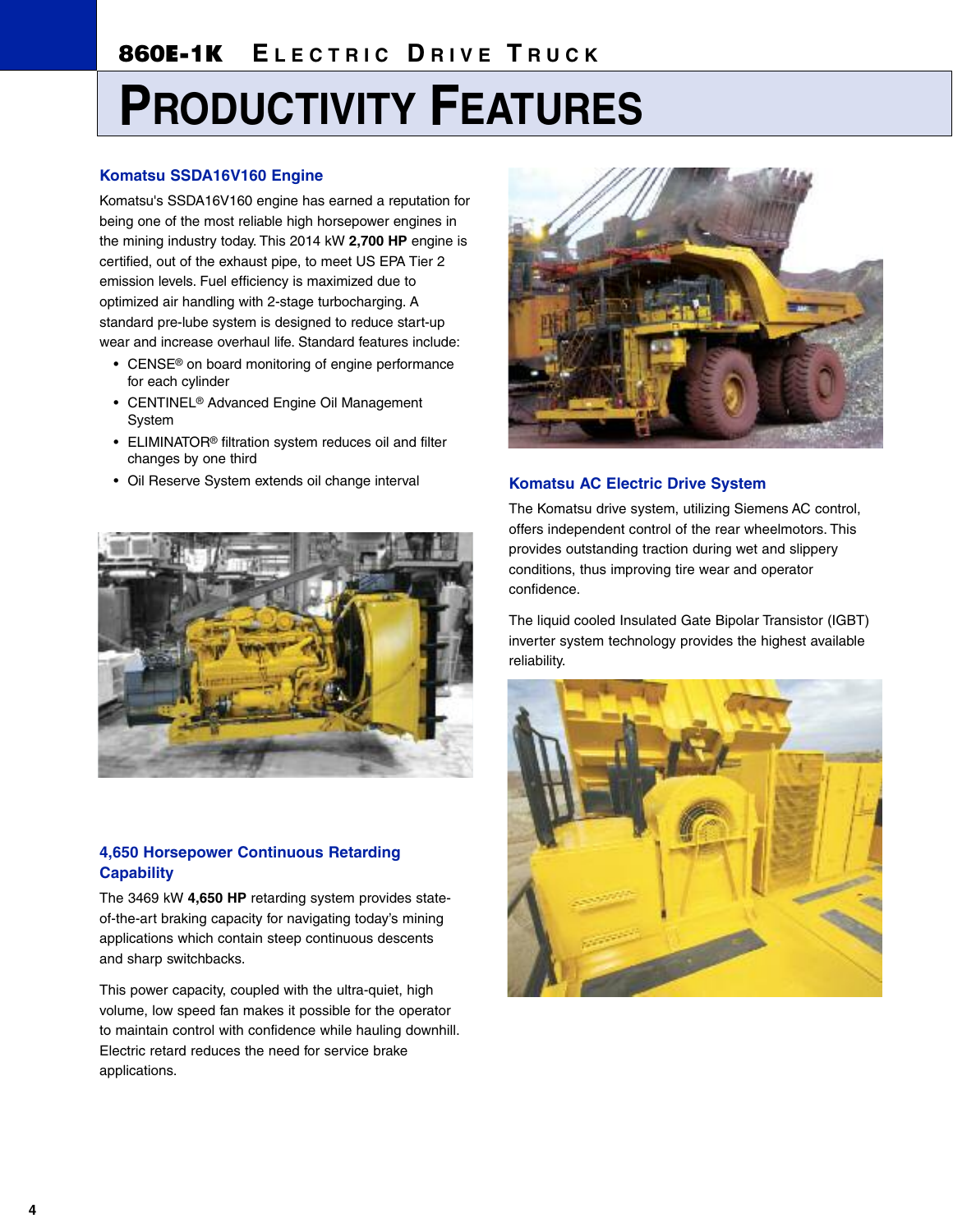#### **Traction Control**

During slippery conditions caused by inclement weather and/or application severity, the 860E-1K traction control technology utilizes information from all four wheels to detect and correct wheel spin and/or slide events. Traction Control operates automatically and independently of the service brakes, providing a more efficient means of controlling the machine in inclement conditions.

#### **Automatic Speed Control**

While traveling through the mine an operator has the capability to set a comfortable speed using the Automatic Speed Control. This function allows for the truck's propulsion or retarding system to be set to operate at a desired speed.

#### **Trolley (optional)**

The factory installed 860E-1KT trolley system allows for faster ascent up grades, providing higher production and lower fuel consumption compared to conventional diesel systems.

#### **Application Specific Body**

For all trucks, Komatsu goes through the Body Worksheet (BW) process to ensure that each body is designed to meet the requirements for each specific application while carrying its rated payload. Komatsu works with each customer to understand all of the material properties at a mine site and to identify the appropriate liner package.

Komatsu offers a standard all-welded steel, flat floor body with a full canopy and horizontal bolsters. This body includes a driver side eyebrow, body up sling, and rubber pads on the frame.

- Standard Body Struck Capacity: 122 m3 **160 yd3**
- Standard Body SAE Heaped 2:1: 169 m3 **221 yd3**
- Standard Komatsu Body Weight: 33643 kg **74,171 lbs**

#### **Hill Start**

With the new Komatsu Drive System comes a new innovation in electric truck technology. The Hill Start feature allows the operator to start the machine on a grade without roll back.

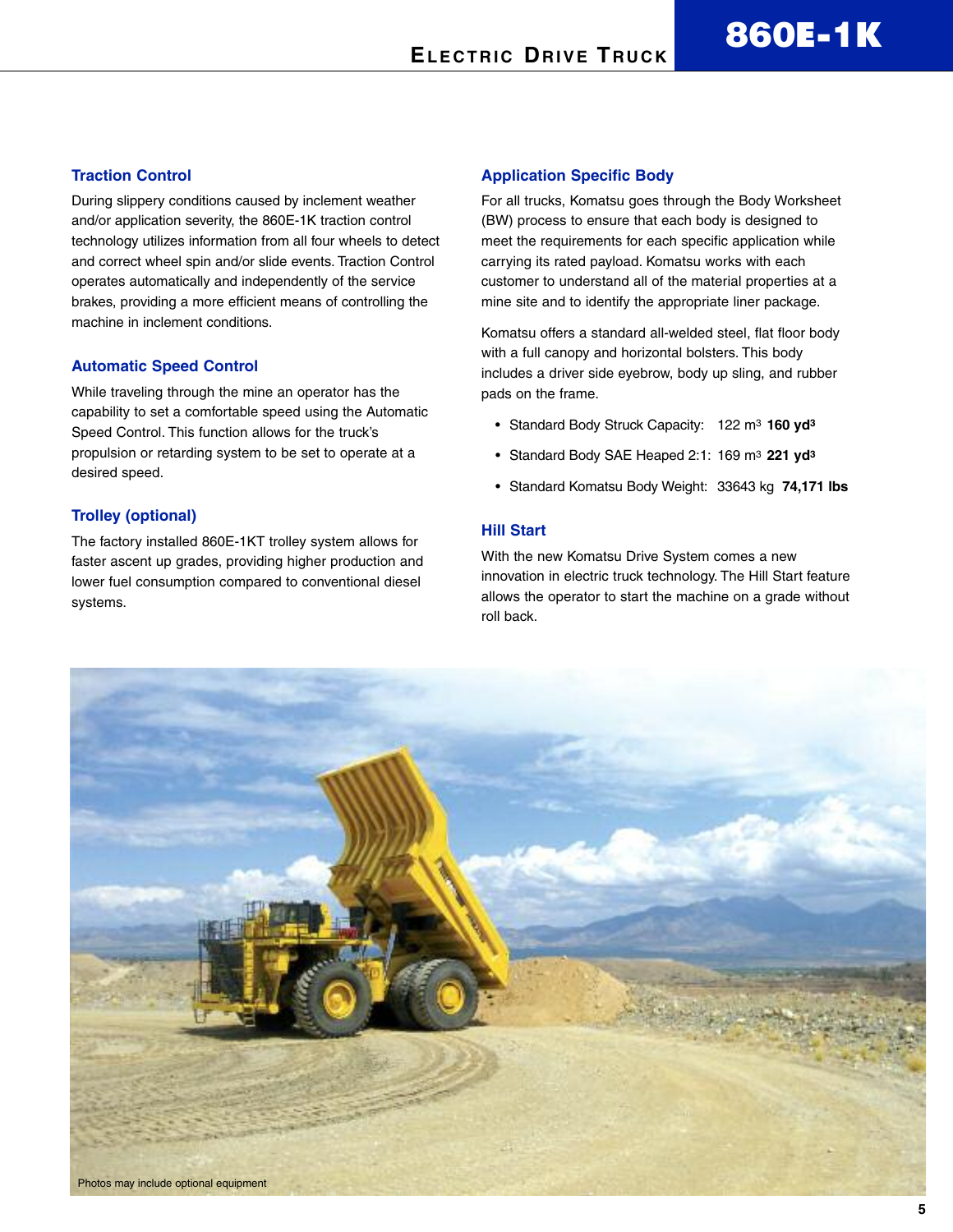#### **Steering**

By using double acting hydraulic steering cylinders with a six-point articulation linkage, the 860E-1K power steering system provides positive steering control with minimal operator effort. The turning circle has a diameter of 31 m **102 ft**. The accumulator-assist steering system surpasses requirements set forth by ISO 5010.

#### **Hydropneumatic Suspensions**

Hydrair® II suspension cylinders located at each wheel provide a smooth and comfortable ride for the operator and dampen shock loads to the chassis during loading and operation.



#### **Payload Meter III®**

PLM III is an electronic system that monitors and records payload information for Komatsu's family of Off-Highway Mining Trucks. The improved accuracy of payload measurement and reliability of the system are designed to optimize payloads, maximize productivity, and reduce the life cycle costs of the truck. PLM III tracks and records the following key production parameters:

- Payload
- Empty Carry-Back
- Operator I.D.
- Haul Cycle, Loading, Dumping Time of Day
- Distance Traveled (Loaded and Empty)
- Cycle Time Information
- Maximum Speeds (Loaded and Empty)
- TMPH for Front and Rear Tires
- Average Speed (Loaded and Empty)

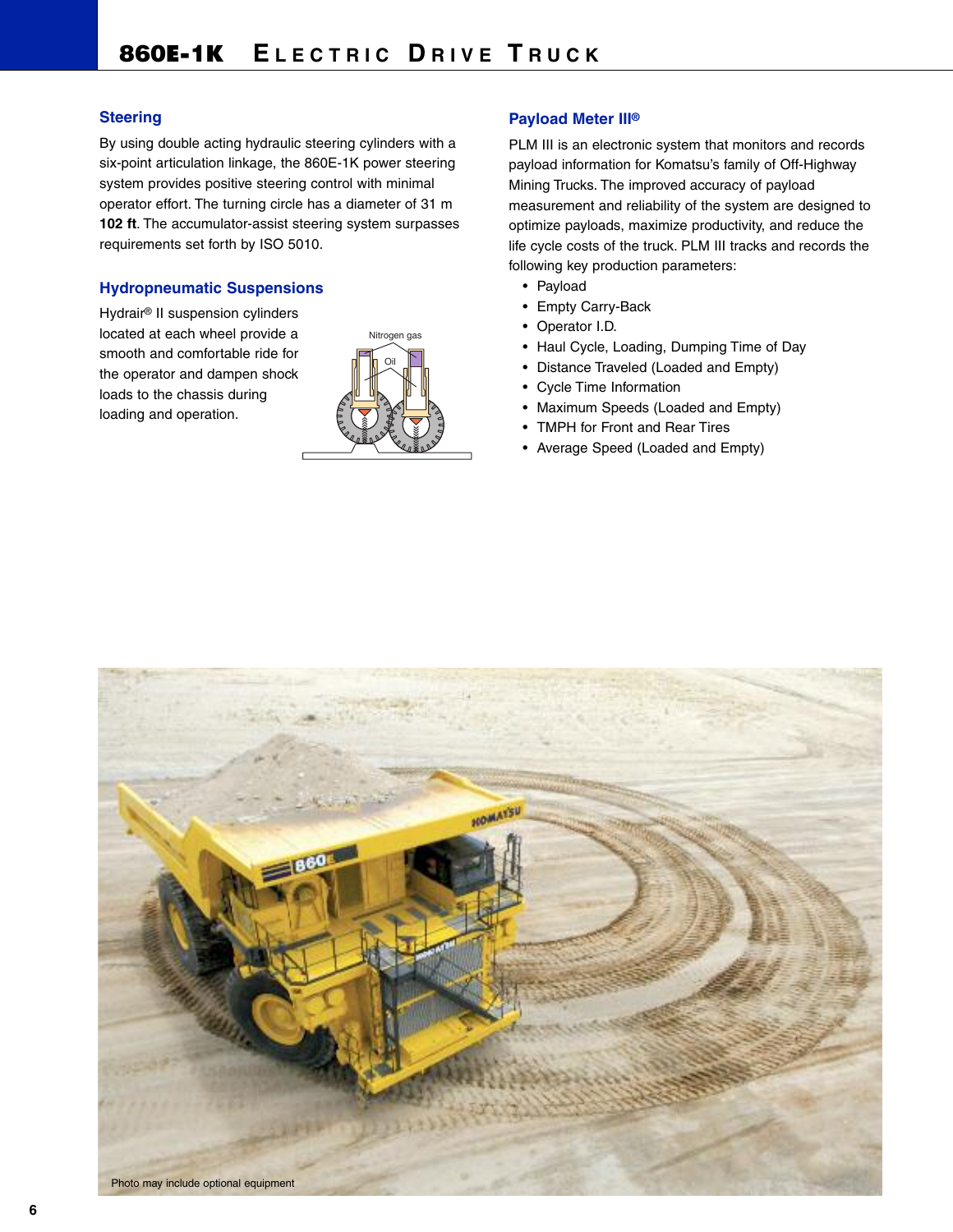## **ELECTRIC DRIVE TRUCK 860E-1K**

## **OPERATOR ENVIRONMENT**

#### **Ergonomically Designed Cab**

The Komatsu 860E-1K cab design provides the operator with an environment where they can be comfortable and confident during operation. The rubber mounted isolated cab includes tinted safety glass, power windows, heating and air conditioning, acoustical insulation, double sealed doors, and filtered, pressurized air.

#### **Built-in ROPS and FOPS Structure**

These structures conform to ISO standards 3471 and 3449.

#### **Automotive Style Instrument Panel**

The 860E-1K comes with a new operator friendly dash configuration which includes lighted gauges, switches, and information panel. This allows the operator to see the status of the machine during operation and informs them of any faults. An instructive message will appear after any fault is detected on the machine.

#### **Ideal Driving Position Settings**

The 5-way adjustable operator seat and the tilt-telescopic steering column provide an optimum driving posture for increased driving comfort and more control over machine operation. The air suspension seat dampens vibrations, reduces operator fatigue, and holds the operator securely. A 76 mm **3"** wide three-point seat belt is provided as standard equipment.



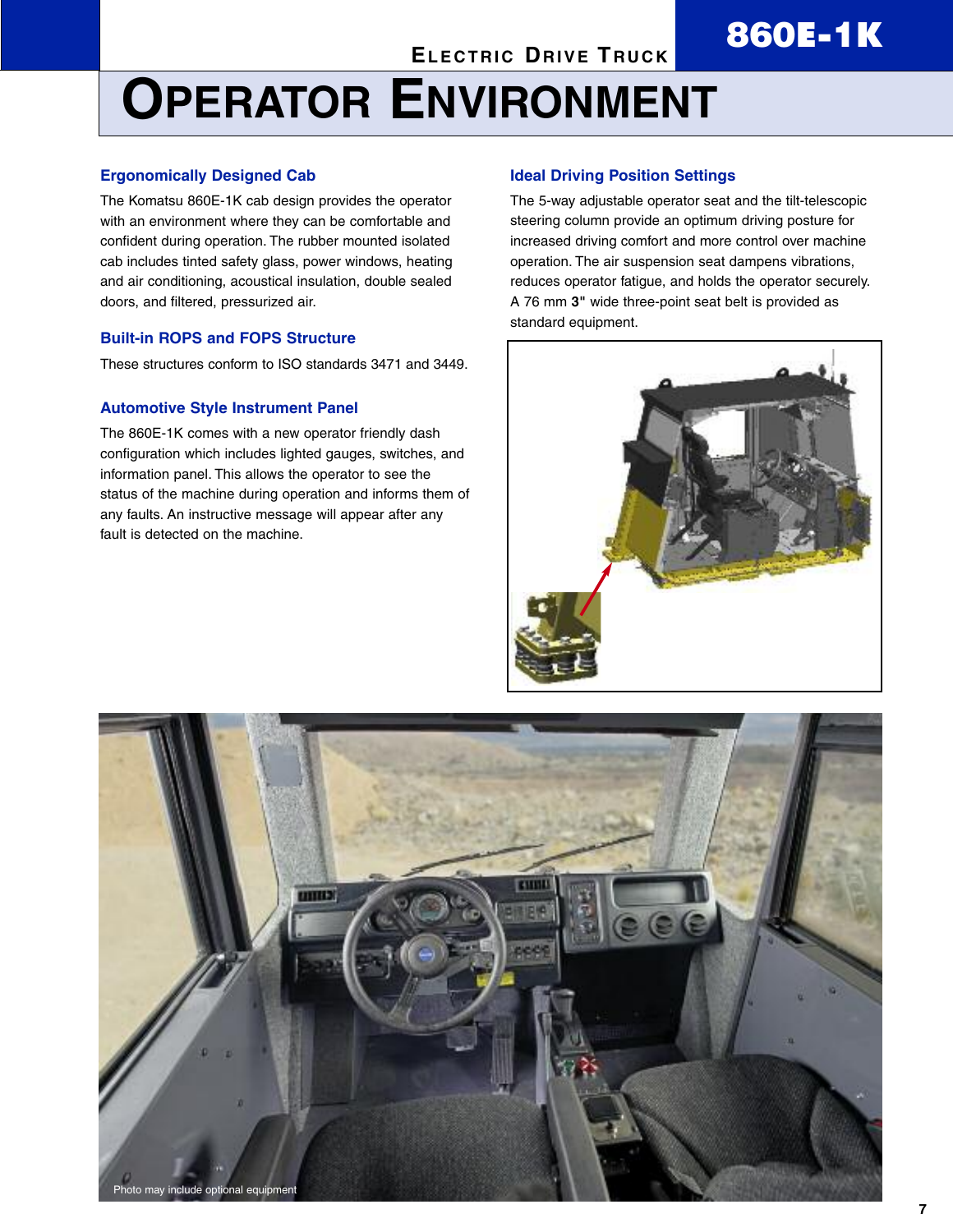## **RELIABILITY FEATURES**

#### **Simple and Reliable Hydraulic System**

The hydraulic system is a proven and reliable design with fewer parts than other truck manufacturers. The system utilizes a common tank, and therefore, common fluid for steering, braking, and hoisting. In-line filtration elements provide optimum hydraulic system protection from contamination. These elements can be replaced from ground level, to enhance the serviceability of the 860E-1K.

#### **Castings Used in High Stress Areas**

To increase frame reliability, steel castings have been incorporated at key frame pivot points and key load bearing critical portions of the frame. This includes the rear body pivot and horsecollar sections.

#### **Structurally Enhanced Frame Design**

By using advanced computer-aided design, finite element analysis, and full-scale dynamic and static testing, the frame design has been structurally enhanced to carry 254 t **280 short tons** and provide high reliability.

#### **Quick Change Pump Module**

To keep pump change-out time to a minimum, Komatsu has developed a sub-frame module which contains both the steering / brake and hoist pumps. This module can be removed and replaced as a single unit, helping limit potential downtime and allowing easy access to the hydraulic pumping system.



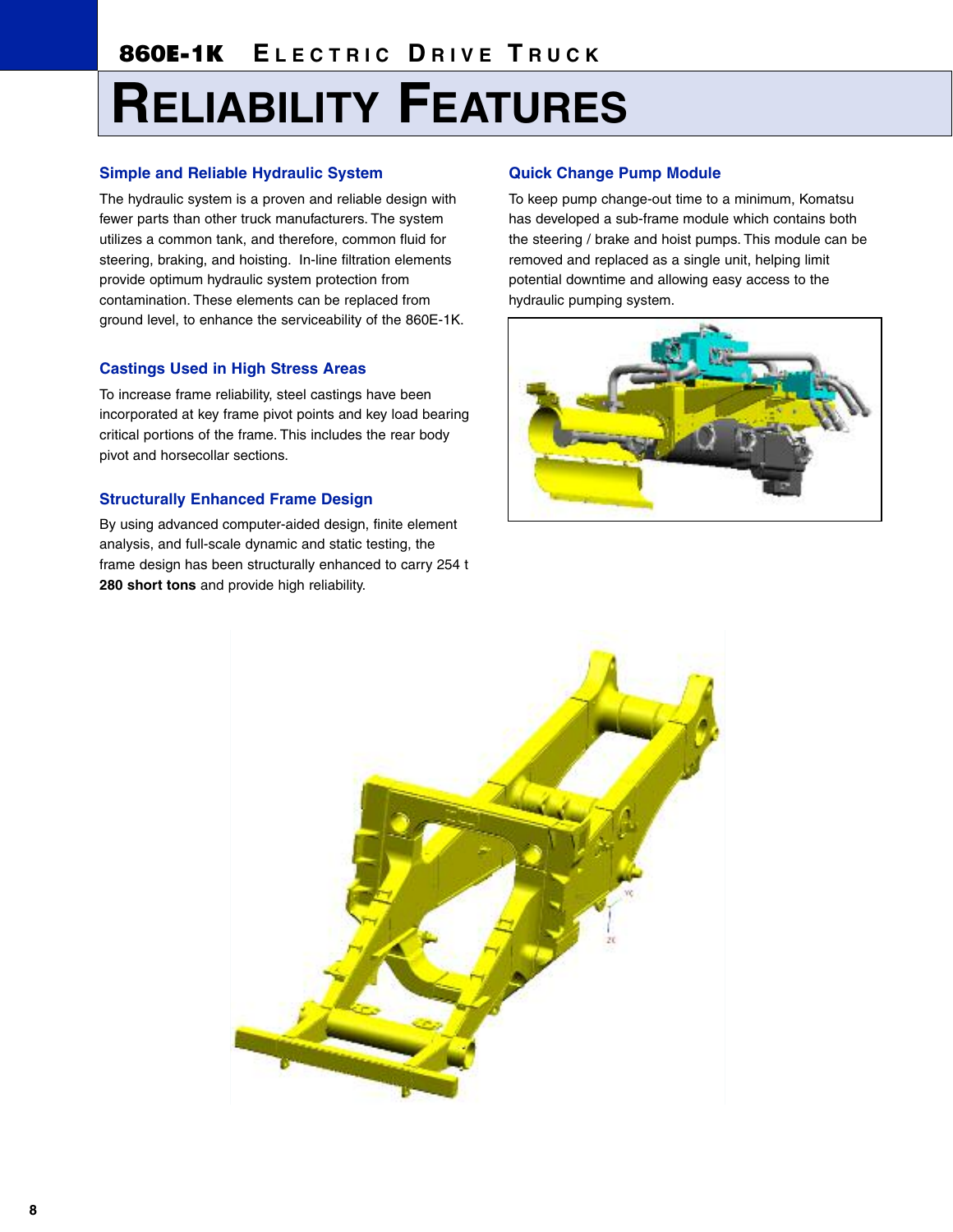#### **Dynamic Retarding**

For daily operation, the 860E-1K is equipped with an electric retarding package which can supply up to 3469 kW **4,650 hp** of resistance. When requested, the wheel motors switch from motors to electrical generators. The resistive force created from this process is used to slow the truck to the desired speed. The power generated is then run over an 18 element grid which converts the electricity into heat. The heat is then dissipated into the atmosphere by the quietest grid blower Komatsu has ever used.

#### **Fully Hydraulic Controlled Multiple-Disc Wet Brakes**

The 860E-1K comes standard with four-wheel, hydraulically actuated, oil cooled service brakes. In the event that the truck's hydraulic system pressure drops below an acceptable level, accumulator tanks will automatically apply all wheel brakes to bring the truck to a complete stop.

- Max. service apply pressure: 16547 kPa **2,400 psi**
- Total friction area per brake: 75439 cm2 **11,693 in2**

The oil cooled brake system provides lower maintenance costs versus dry disc brakes. This system is fully sealed to help keep contaminants out and reduce brake wear and maintenance down time.



#### **Integrated Park Brake**

To further reduce the maintenance on the 860E-1K, Komatsu has included an integrated, spring applied, park brake. This system uses the existing components of the service brakes to function as the park brake. This eliminates the need to change high wear parts on independent service and parking brake systems.

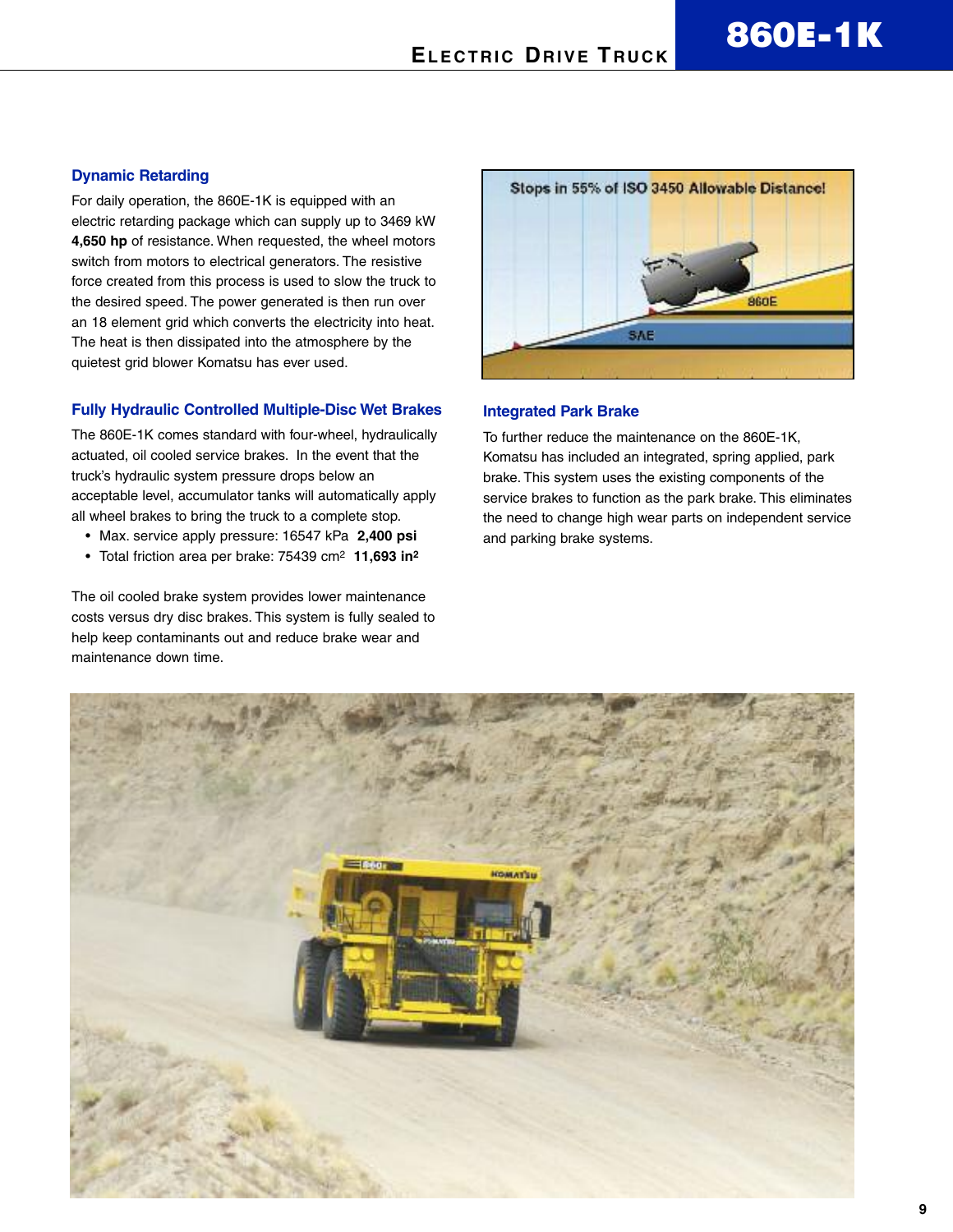## **EASY MAINTENANCE**

#### **On-board Diagnostics Advanced Monitoring System**

The Komatsu advanced monitoring system identifies maintenance items to the operator, reduces diagnostic times, indicates oil and filter replacement hours, and displays fault codes. This monitoring system is designed to maximize machine availability.

#### **Engine Access System**

The 860E-1K has an improved access system, allowing for three points of contact while accessing the engine compartment.



#### **Extended Oil Change System**

CENTINEL® oil management system and ELIMINATOR® filtration system reduce oil and filter changes to lower scheduled downtime. Oil drain is extended to up to 4,000 hours, and there are no spin-on oil filters. ELIMINATOR® paper is replaced every 1,500 hours.

#### **Automatic Lubrication System**

The automatic lubrication system is designed to reduce service downtime by having a centralized location that automatically distributes grease to all pin joints.

#### **Vehicle Health Monitoring System (VHMS**®**) with ORBCOMM**®

The VHMS® controller monitors the health conditions of all major components and enables remote analysis of the machine and its operation. VHMS® can be monitored by downloading information directly from the truck with a laptop, or through the use of ORBCOMM®, a satellite communication network, that allows access to the machine conditions through the internet.



#### **Flange Type Tire Rims**

The flange type rims allow easy removal and installation of the tires and minimize the overall impact on downtime.

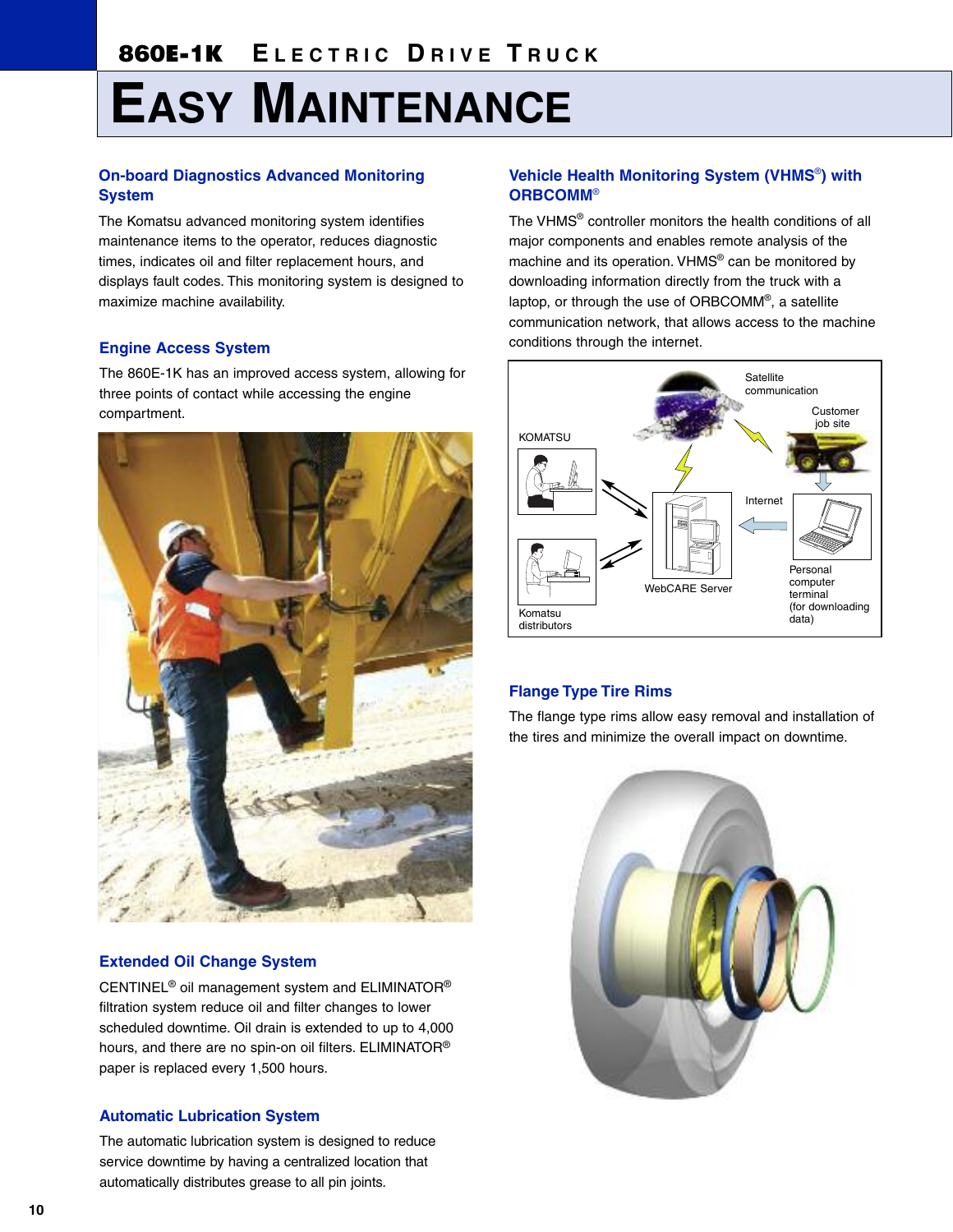## $E$  **ELECTRIC DRIVE TRUCK**

## **ADDITIONAL FEATURES**

### Environmentally Friendly

#### **Komatsu SSDA16V160 Engine**

The Komatsu SSDA16V160 is certified to US EPA Tier 2 emission regulations out of the exhaust pipe.

#### **Lead-Free Radiator**

In addition to compliance with emission regulations, a leadfree copper core is used for the radiator to meet global environmental requirements.

#### **Low Speed - High Volume Quiet Grid Blower**

The new grid blower design used on the 860E-1K is quiet and responsive to the truck's retarding needs. This blower has the lowest noise output of any retarding system used on Komatsu trucks to date.

#### **Selectable Stairway Direction**



Komatsu's 860E-1K offers stairway access with entry from either the right or left side of the truck depending on the customer's preference.

### Payload Policy

Recognizing that variation occurs naturally in material density, fill factors, and loading equipment, Komatsu America Corp. deems it necessary to establish a consistent loading policy for the 860E-1K. This loading policy is intended to identify the guidelines for the loading of Komatsu Mining Trucks, and is valid for approved applications and haul profiles only (see chart below).

#### **10-10-20 Load Policy Criteria**

- 1) 10% of all loads may be between 110% and 120% of the rated payload of the truck
- 2) 90% of all loads must be below 110% of the rated payload of the truck
- 3) The average monthly payload must not exceed the rated payload of the truck
- 4) No single payload may exceed 120% of the rated payload of the truck

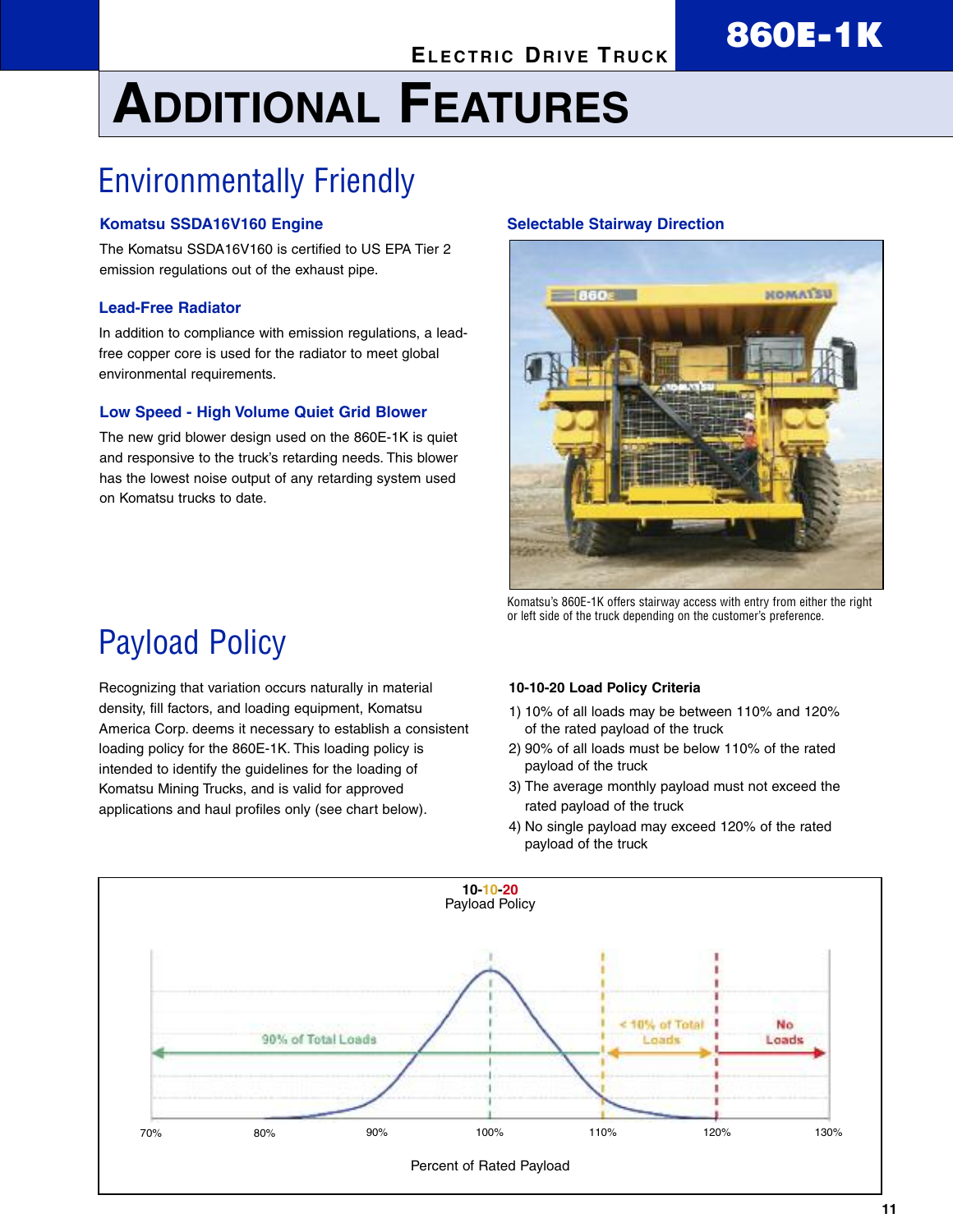## **SPECIFICATIONS**



| Make and model Komatsu SSDA16V160 Tier 2         |  |
|--------------------------------------------------|--|
|                                                  |  |
|                                                  |  |
|                                                  |  |
| Gross horsepower* 2014 kW 2,700 HP @ 1900 rpm    |  |
| Net flywheel power** 1902 kW 2,550 HP @ 1900 rpm |  |
| Weight (wet) 9608 kg 21,182 lb                   |  |
|                                                  |  |

Gross horsepower is the output of the engine as installed in this machine, at governed rpm and with engine manufacturer's approved fuel setting. Accessory losses included

are water pump, fuel pump and oil pump. \*\*Net flywheel power is the rated power at the engine flywheel minus the average accessory losses. Accessories include fan and charging alternator. Rating(s) represent net engine performance in accordance with SAE J1349 conditions.

### **ELECTRIC DRIVE**

AC/DC CURRENT

|  | Drive System* Komatsu AC Drive                                 |
|--|----------------------------------------------------------------|
|  | Alternator DRLDZ5010-AL                                        |
|  | Dual Fan Main Blower 419 m <sup>3</sup> /min <b>14.800 cfm</b> |
|  |                                                                |
|  |                                                                |
|  |                                                                |
|  |                                                                |

\* Wheel motor drive system application depends upon gross vehicle weight, haul road grade, haul road length, rolling resistance and other parameters. Komatsu must analyze each job condition to assure proper application.

#### **TIRES AND RIMS**

Rock service, tubeless, radial tires

| Standard tire*50/80 R57                                |
|--------------------------------------------------------|
|                                                        |
| Flange mount rim                                       |
| 864 mm x 1448 mm x 152 mm 34" x 57" x 6" rim assembly. |
| $0.00001$ $0.0001$<br>_____________                    |

Typical total tire weight . . . . . . . . . . . . . . . . . . . . 23033 kg **50,780 lb**

\* Tires should meet application requirements for tkph/tmph, tread, compound, inflation pressure, ply rating or equivalent, etc.



All-welded steel flat floor body with horizontal bolsters and full canopy. Tapered body, body up sling and frame mounted rubber pads are standard. Heated body optional.

| 19 mm 0.75" Center                              |
|-------------------------------------------------|
| 1379 MPa 200,000 psi tensile strength steel     |
|                                                 |
| 10 mm 0.39" Center                              |
| 1379 MPa 200,000 psi tensile strength steel     |
|                                                 |
| 1379 MPa 200,000 psi tensile strength steel     |
|                                                 |
| 690 MPa 100,000 psi tensile strength steel      |
|                                                 |
|                                                 |
| Standard Komatsu body weight 33643 kg 74,171 lb |
|                                                 |



Advanced Operator Environment with isolation mounted, integral 4 post ROPS/FOPS Level 2 structure. Adjustable air suspension seat w/lumbar support, arm rests, and 3-point seat belt, full-size passenger seat, thermal insulation, tilt and telescoping steering wheel, electric windshield wipers w/washer, tinted safety glass, power windows, Komatsu Payload Weighing System, 61,000 Btu/hr heater and defroster, 19,900 Btu/hr air conditioning (HFC - 134A refrigerant).



Advanced technology, full butt-welded box sectional ladder-type frame with integral ROPS supports, integral front bumper, rear tubular cross members, steel castings at critical stress transition zones, rugged continuous horsecollar.

|                                                         | tensile strength steel |
|---------------------------------------------------------|------------------------|
|                                                         |                        |
|                                                         | tensile strength steel |
|                                                         |                        |
|                                                         |                        |
|                                                         |                        |
|                                                         |                        |
|                                                         | 22 mm 0.87" Front      |
| Drive axle mounting  Pin and spherical bushing          |                        |
| Drive axle alignment  Swing link between frame and axle |                        |



Service brakes: oil-cooled, hydraulic-actuated, multiple disc brakes at each wheel. Traction system wheel spin control.

| Max. service apply pressure $\dots\dots\dots\dots$ 16547 kPa 2,400 psi    |
|---------------------------------------------------------------------------|
| Total friction area per brake 75439cm <sup>2</sup> 11,693 in <sup>2</sup> |
| Secondary brakes Automatically applied prior                              |
| to hydraulic system pressure dropping below level                         |
| required to meet secondary stopping requirements.                         |
|                                                                           |
| Parking brakes All wheel, spring applied, hydraulically released,         |
| integral wet disc park brake. Rated to hold on                            |
| +15% grade at maximum gross vehicle weight.                               |
|                                                                           |
| Continuously rated bigh denoity blown aride wiretard conocity at low      |

Continuously rated high-density blown grids w/retard capacity at low speeds and retard in reverse propulsion.

### **SUSPENSION**

| Variable rate hydro-pneumatic with integral rebound control |  |
|-------------------------------------------------------------|--|
|                                                             |  |
|                                                             |  |
|                                                             |  |

### **COOLING SYSTEM**

L&M radiator assembly, split-flow, with deaerator-type top tank.

| Radiator frontal area 5.81 m <sup>2</sup> 62.5 ft <sup>2</sup> |  |
|----------------------------------------------------------------|--|
|                                                                |  |

## **SERVICE CAPACITIES**

| Cooling system 473 L 125 U.S. gal                                        |  |
|--------------------------------------------------------------------------|--|
|                                                                          |  |
|                                                                          |  |
| Motor gear box (each) $\dots\dots\dots\dots\dots\dots$ 121 L 32 U.S. gal |  |
|                                                                          |  |
| Fuel4542 L 1,200 U.S. gal                                                |  |
|                                                                          |  |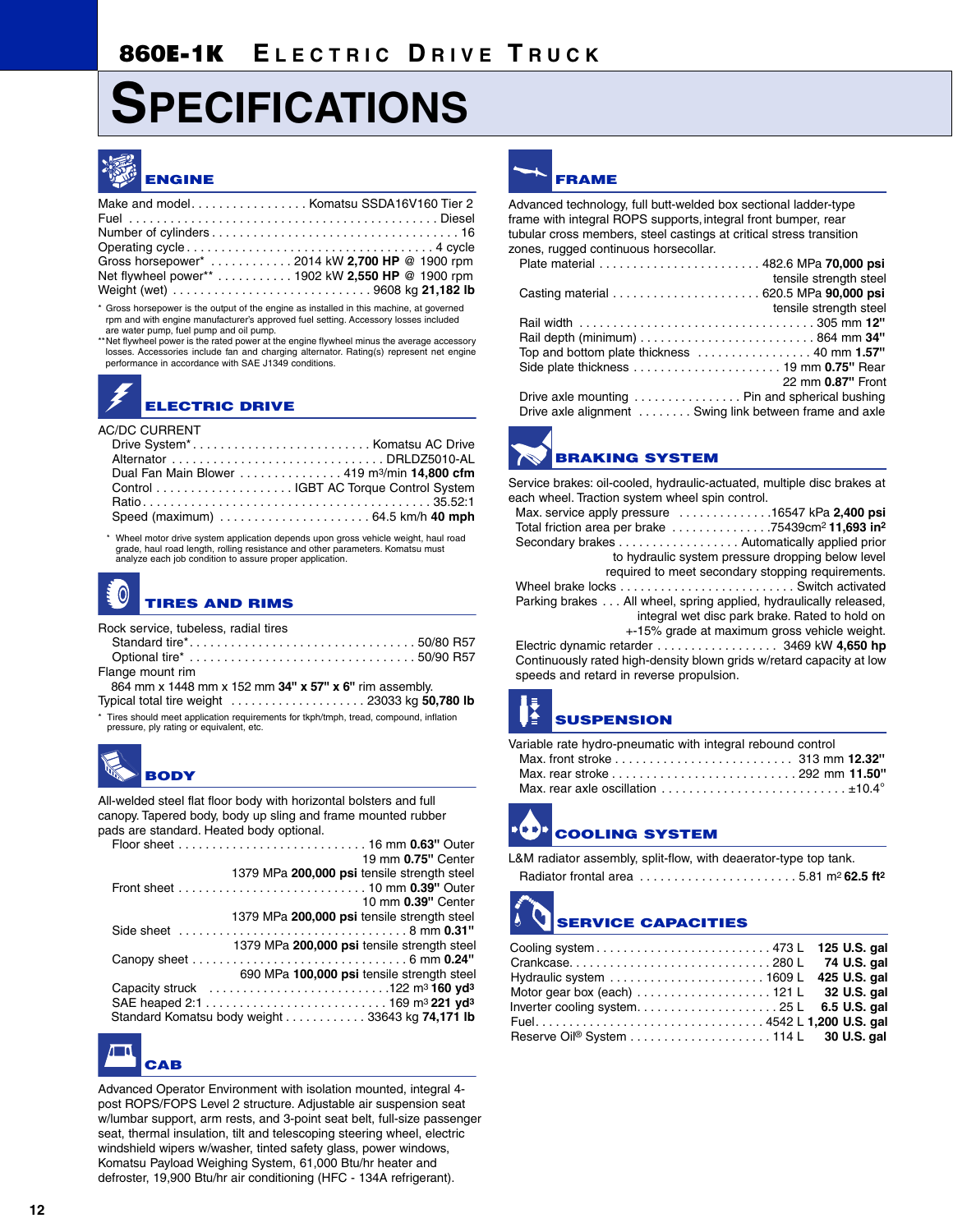**RATION DIMENSIONS**



All dimensions are for unladen truck with standard body.

|             | <b>Capacity</b>                       |                                        | Loading                 |  |
|-------------|---------------------------------------|----------------------------------------|-------------------------|--|
| <b>Body</b> | <b>Struck</b>                         | 2:1 Heap                               | Height*                 |  |
| Standard    | $122 \text{ m}^3$ 160 vd <sup>3</sup> | 169 m <sup>3</sup> 221 yd <sup>3</sup> | $6.37 \text{ m}$ 20'11" |  |

\*Exact load height may vary due to tire make, type, and inflation pressure.

#### **HYDRAULIC SYSTEM**

| Steering Accumulator assisted with twin double acting cylinders<br>provide constant rate steering. Secondary steering<br>automatically supplied by accumulator. |
|-----------------------------------------------------------------------------------------------------------------------------------------------------------------|
| Turning circle diameter $(SAE)$ 31 m 102'                                                                                                                       |
|                                                                                                                                                                 |
|                                                                                                                                                                 |
|                                                                                                                                                                 |
| Hoist and steering Dual, in-line, high pressure                                                                                                                 |
| Brake component cabinet Above deck, easily accessible                                                                                                           |
| with diagnostic test connections                                                                                                                                |
| Hoist. Two 3-stage dual-acting outboard cylinders,                                                                                                              |
| internal cushion valve, over-center dampening                                                                                                                   |
| Hoist times                                                                                                                                                     |
|                                                                                                                                                                 |
|                                                                                                                                                                 |
|                                                                                                                                                                 |
| Pumps Two pumps, single package, end of alternator                                                                                                              |
| Hoist and brake cooling Tandem gear pump                                                                                                                        |
| with output of 931 lpm 246 gpm at 1900 rpm                                                                                                                      |
| and 17237 kPa 2,500 psi                                                                                                                                         |
| Steering and brake Pressure-compensating piston pump                                                                                                            |
| with output of 246 lpm 65 gpm at 1900 rpm                                                                                                                       |
| and 18960 kPa 2,750 psi                                                                                                                                         |
| System relief pressures                                                                                                                                         |
| Hoist and brake cooling $\ldots \ldots \ldots \ldots \ldots$ 17237 kPa 2,500 psi                                                                                |
|                                                                                                                                                                 |
| Quick disconnects standard for dumping disabled truck and for                                                                                                   |
| systems diagnostics.                                                                                                                                            |







4 x 8D 1450 CCA, 12 volt, in series/parallel, 220-ampere-hour batteries, bumper-mounted with disconnect switch.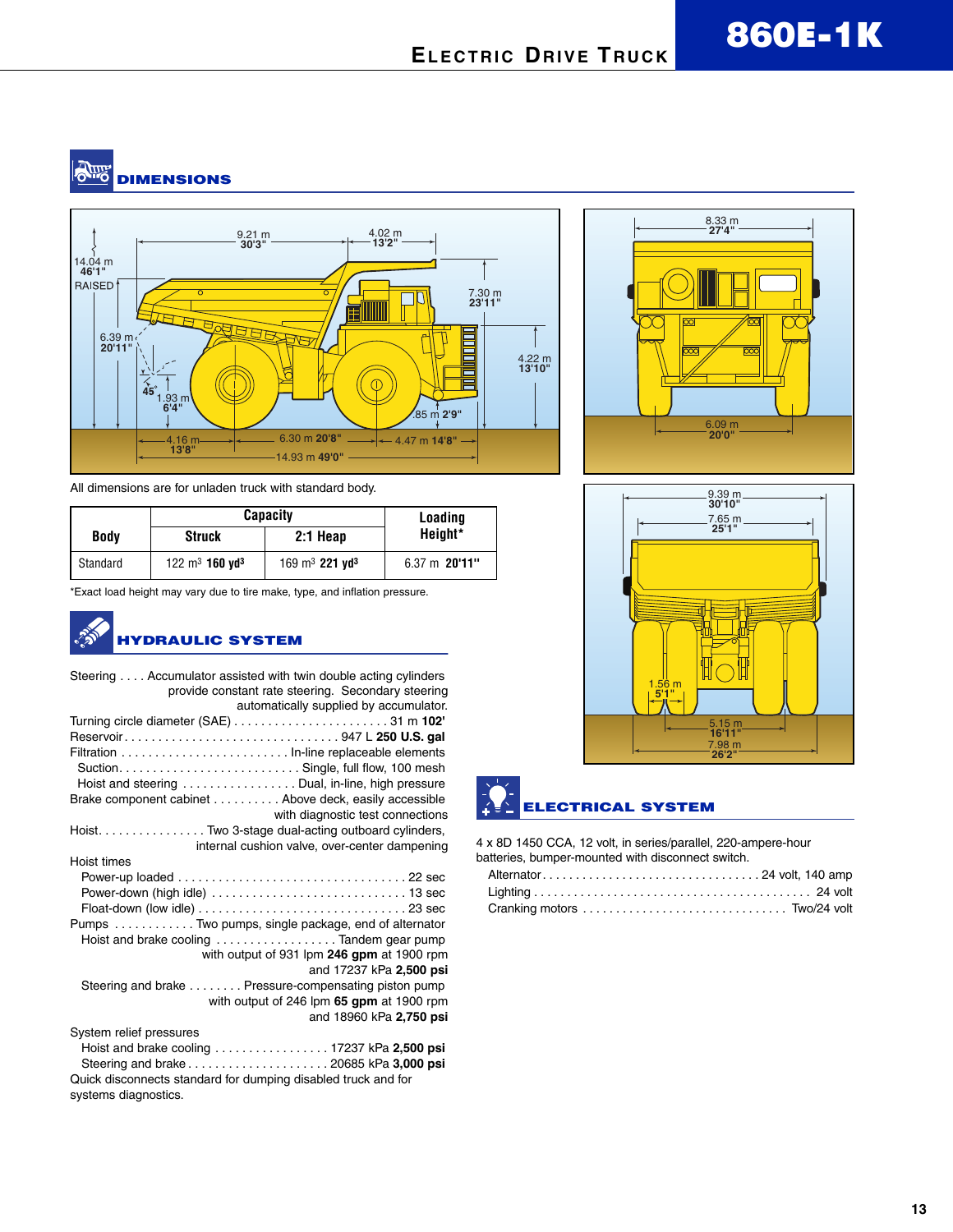#### **PERFORMANCE CHART**



#### **KOMATSU PRODUCT LINE LOADER/TRUCK MATCHING**

|  |  | <b>Typical Number of Passes to Load</b> |  |  |  |  |
|--|--|-----------------------------------------|--|--|--|--|
|--|--|-----------------------------------------|--|--|--|--|

|                           |               |                      |                |               |                |                  | <b>KOMATSU TRUCKS</b>   |         |                |         |  |
|---------------------------|---------------|----------------------|----------------|---------------|----------------|------------------|-------------------------|---------|----------------|---------|--|
|                           |               |                      | <b>HD785</b>   | <b>HD1500</b> | 730E           | <b>830E AC</b>   | 860E-1K                 | 930E-4  | <b>930E SE</b> | 960E    |  |
|                           |               |                      | <b>103 ton</b> | 159 ton       | <b>205 ton</b> | 244 ton          | <b>280 ton</b>          | 320 ton | 320 ton        | 360 ton |  |
|                           | PC2000        | $yd^3$<br>15.7       | 5.             |               |                |                  |                         |         |                |         |  |
|                           | PC3000        | $yd^3$<br>19.5       |                | 6             |                |                  |                         |         |                |         |  |
| <b>KOMATSU EXCAVATORS</b> | PC4000        | y <sup>3</sup><br>ನಿ |                |               | <u>:5.</u>     | $\boldsymbol{6}$ |                         |         |                |         |  |
|                           | PC5500        | y <sup>3</sup><br>57 |                |               |                | $\overline{5}$   | $\overline{\mathbf{5}}$ | 6       | $\bf{6}$       |         |  |
|                           | <b>PC8000</b> | y <sup>3</sup><br>55 |                |               |                | 3                |                         |         | 4              | 5:      |  |
|                           |               |                      |                |               |                |                  |                         |         |                |         |  |

Nominal truck payload rating (short tons)

Excavator bucket rating is based on 1780 kg/lcm **3,000 lbs/lcy** material density.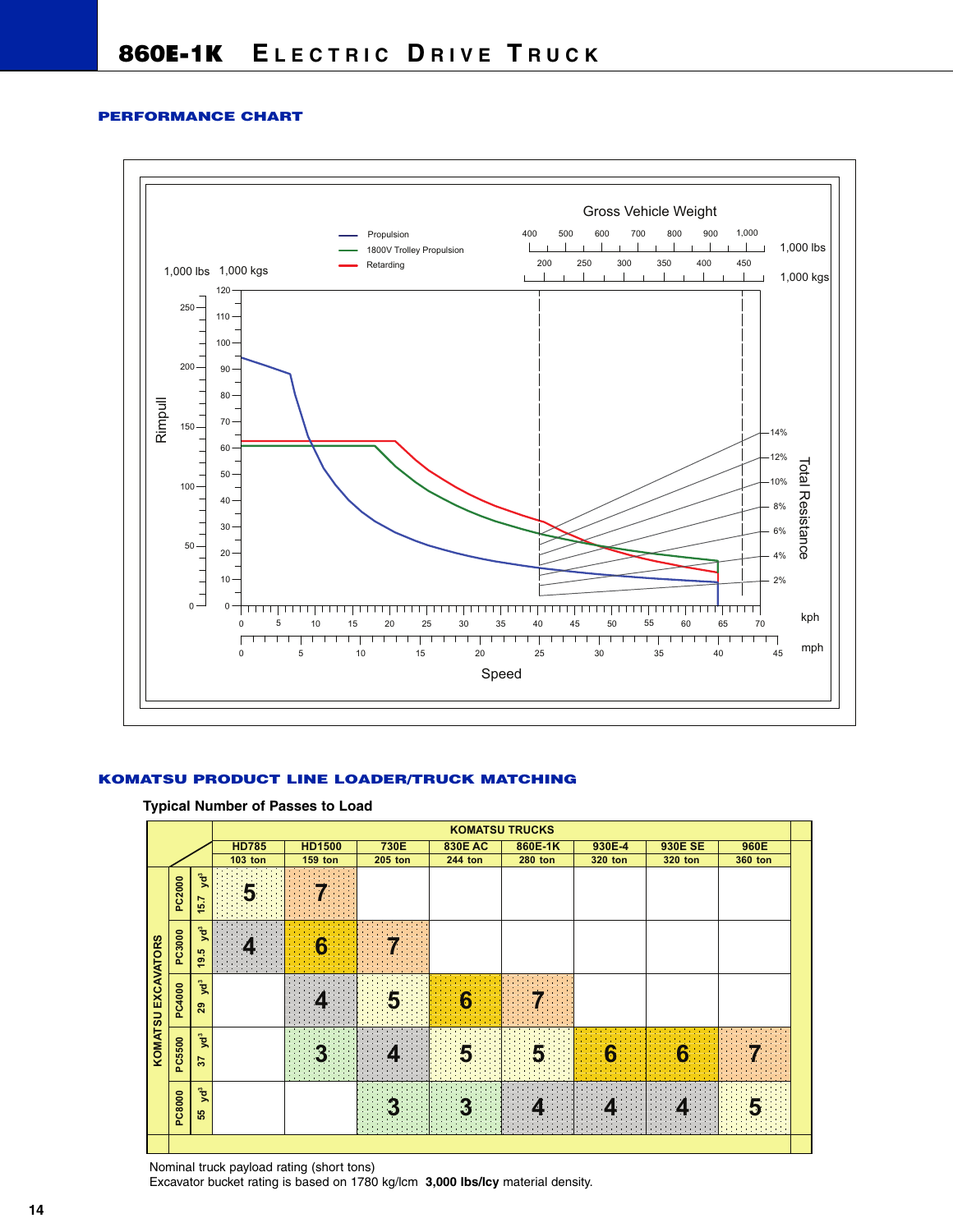| <b>Vehicle Weights</b>           |                 |                   |
|----------------------------------|-----------------|-------------------|
| <b>Standard Chassis</b>          | 137325 kg       | 302,749 lbs       |
| Komatsu Body                     | 33643 kg        | 74,171 lbs        |
| <b>Standard Tire Weight</b>      | 23033 kg        | 50,780 lbs        |
| <b>Option Allowance</b>          | 6350 kg         | <b>14,000 lbs</b> |
| <b>Empty Vehicle Weight</b>      | 200351 kg       | 441,700 lbs       |
| Front Axle (49%)                 | 98361 kg        | 216,850 lbs       |
| Rear Axle (51%)                  | 101990 kg       | 224,850 lbs       |
| <b>Max. Gross Vehicle Weight</b> | 454363 kg       | 1,001,700 lbs     |
| Front Axle $(33.5%)$             | 152392 kg       | 335,871 lbs       |
| Rear Axle (66.5%)                | 301971 kg       | 665,829 lbs       |
| Nominal Payload                  | 254363 kg       | 560,000 lbs       |
|                                  | 254 metric tons | 280 short tons    |

Nominal payload is defined by Komatsu America Corp's payload policy documentation. In general, the nominal payload must be adjusted for the specific vehicle configuration and site application. The figures above are provided for basic product description purposes. Please contact your Komatsu distributor for specific application requirements.